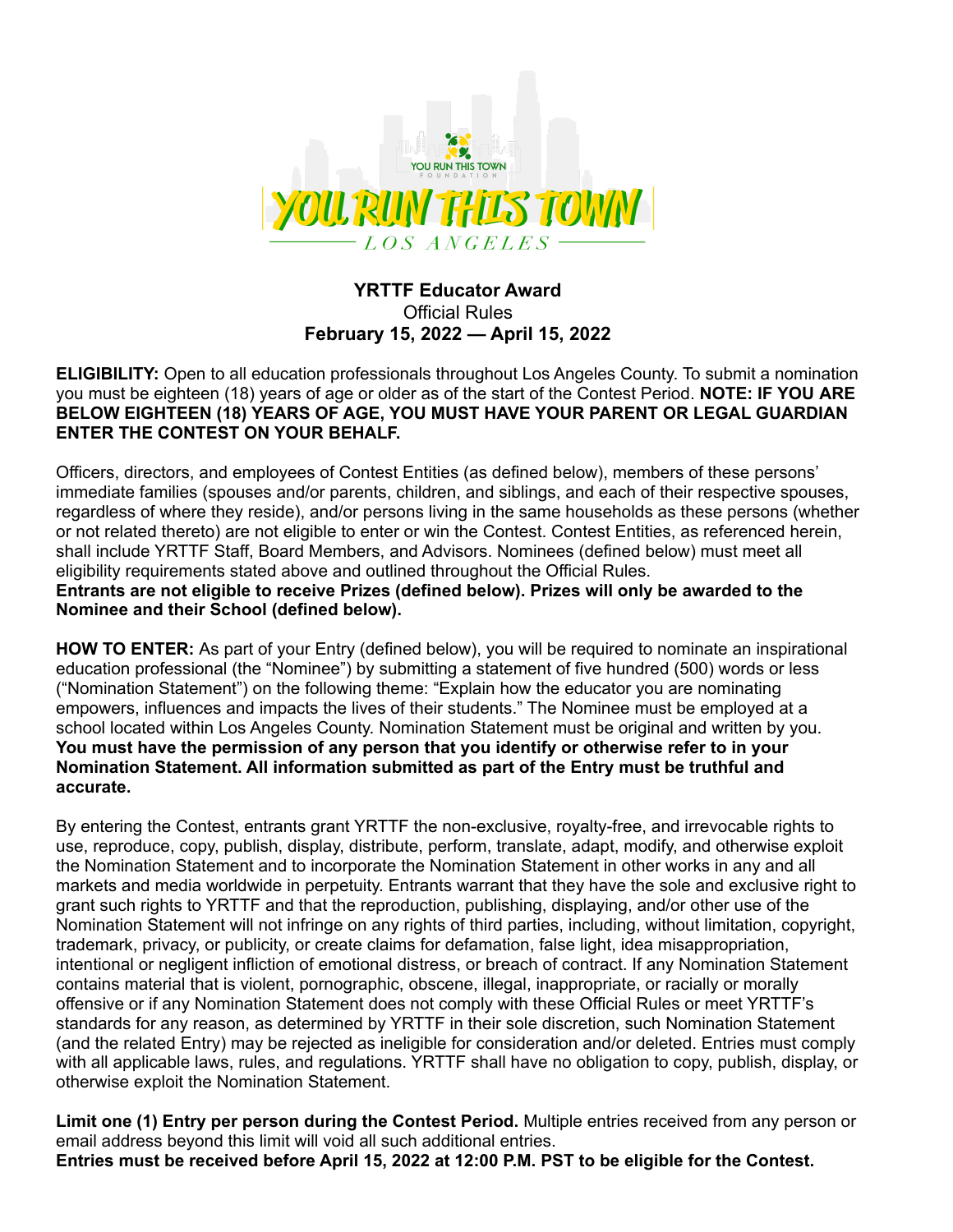**JUDGING**: After the close of the contest, YRTTF Board Members will select one (1) winner. There will be a total of one (1) winner for this contest. **For purposes of clarity, the Nominees will be deemed the potential Winners of the Contest.**

Decisions of the YRTTF Board Members are final and binding with respect to all matters related to the Contest. YRTTF reserves the right to extend the Contest Entry Period if the Contest does not receive a sufficient number of eligible and qualified Entries (as determined by YRTTF in their sole discretion). YRTTF will make two (2) attempts to notify the potential Winner at the phone number and/or email address submitted at the time of Entry.

Winners and/or Schools may each be required as a condition of continued eligibility to sign and return certain documents provided by YRTTF, including without limitation, an affidavit of eligibility, waiver of liability, and, except where prohibited, publicity release (collectively, "Contest Documents") within five (5) days of such notification. Noncompliance within this time period may result in disqualification. If a potential Winner and/or School cannot be reached or if they are found ineligible, if they cannot or do not comply with the foregoing requirements and these Official Rules, if their Prize (defined below) or prize notification is returned as undeliverable, or if they do not satisfactorily execute all of the Contest Documents, such potential Winner will be disqualified at YRTTF's sole discretion, and an alternate potential Winner may be selected from the remaining eligible Entries.

## **Limit one (1) Prize (defined below) per Winner and/or School.**

**PRIZE:** There will be one (1) prize awarded; one (1) Prize will be awarded to each Winner's School and to the Winner. The Prize consists of the following: a check for five hundred dollars (\$500) to the School, and a one hundred dollar (\$100) gift card to the Winner. Prize will be designated to educational programs, materials, or services as determined by School officials in their sole discretion. Actual Retail Value ("ARV") of each Prize is five hundred dollars (\$500).

All details of the Prize will be determined by YRTTF in their sole discretion. YRTTF reserves the right to substitute the Prize with a similar prize of comparable or greater value. All taxes and other expenses, costs, or fees associated with the acceptance and/or use of the Prize are the sole responsibility of Winner and/or School. Prizes cannot be transferred by Winners or Schools, or redeemed for cash and are valid only for the items detailed above, with no substitution of Prizes. If a Prize is unclaimed within a reasonable time after notification from YRTTF, as determined by YRTTF in their sole discretion, it will be forfeited, and time permitting, an alternate Winner may be selected from the remaining eligible entries at YRTTF's sole discretion. Winners and School acknowledge that accepting the Prize shall constitute full satisfaction of YRTTF's Prize obligation, and no additional compensation will be awarded.



## **YRTTF Educator Award** Terms and Conditions **February 15, 2022 — April 15, 2022**

**CONDITIONS:** By entering the Contest, each entrant agrees for entrant and for entrant's heirs, executors, and administrators (a) to release and hold harmless Contest Entities and each of their respective officers, directors, agents, and employees (collectively, "Released Parties") from any liability, illness, injury, death, loss, litigation, or damage that may occur, directly or indirectly, whether caused by negligence or not, from such entrant's participation in the Contest and/or entrant's acceptance, possession, use, or misuse of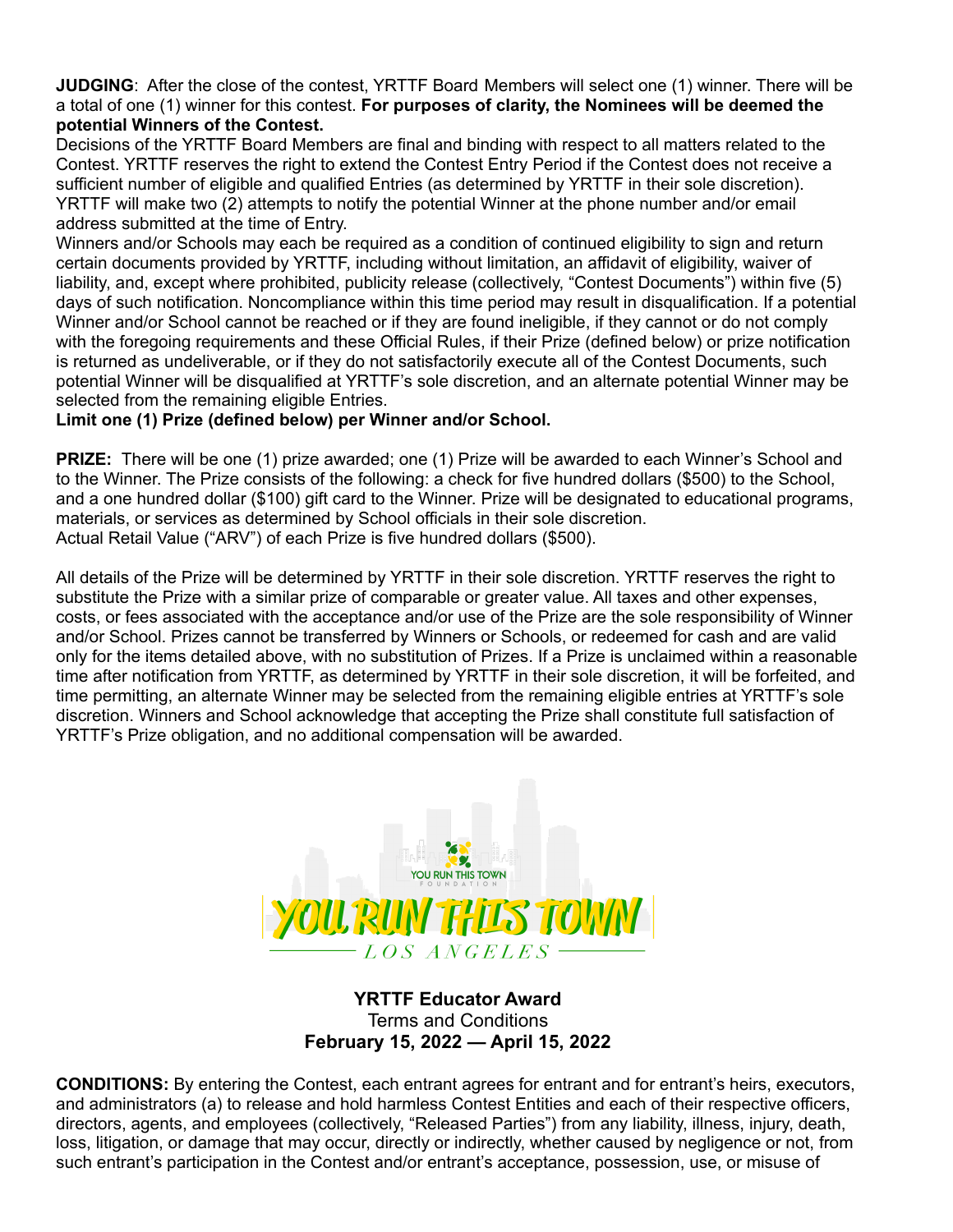Prize or any portion thereof (including any travel related thereto); (b) to indemnify Released Parties from any and all liability resulting or arising from the Contest and to hereby acknowledge that Released Parties have neither made nor are in any manner responsible or liable for any warranty, representation, or guarantee, express or implied, in fact or in law, relative to Prize, including express warranties provided exclusively by prize supplier that are sent along with Prize; (c) if selected as a Winner, to the posting of such entrant's name on the Website and the use by Released Parties of such name, city, state, likeness, image, and/or voice for purposes of advertising, promotion, and publicity in any and all media now or hereafter known, throughout the world in perpetuity, without additional compensation, notification, permission, or approval, and, upon request, to the giving of consent, in writing, to such use; and (d) to be bound by these Official Rules and to waive any right to claim any ambiguity or error therein or in the Contest itself, and to be bound by all decisions of YRTTF, which are binding and final.Failure to comply with these conditions may result in disqualification from the Contest at YRTTF's sole discretion.

**ADDITIONAL TERMS:** YRTTF reserves the right to permanently disqualify from any promotion any person they believe has intentionally violated these Official Rules. Any attempt to deliberately damage the Contest or the operation thereof is unlawful and subject to legal action by YRTTF, who may seek damages to the fullest extent permitted by law. The failure of YRTTF to comply with any provision of these Official Rules due to an act of God, hurricane, war, fire, riot, earthquake, terrorism, act of public enemies, actions of governmental authorities outside of the control of YRTTF (excepting compliance with applicable codes and regulations), or other "force majeure" event will not be considered a breach of these Official Rules. Released Parties assume no responsibility for any injury or damage to entrants' or to any other person's computer relating to or resulting from entering or downloading materials or software in connection with the Contest. Released Parties are not responsible for telecommunications, network, electronic, technical, or computer failures of any kind; for inaccurate transcription of entry information; for errors in any promotional or marketing materials or in these Official Rules; for any human or electronic error; or for Entries that are stolen, misdirected, garbled, delayed, lost, late, damaged, or returned.

**YRTTF reserves the right to cancel, modify, or suspend the Contest or any element thereof (including, without limitation, these Official Rules) without notice in any manner and for any reason (including, without limitation, in the event of any unanticipated occurrence that is not fully addressed in these Official Rules).** In the event of cancellation, modification, or suspension, YRTTF reserves the right to select Winners in a random drawing from among all eligible, non-suspect Entries received prior to the time of the event warranting such cancellation, modification, or suspension. Notice of such cancellation, modification, or suspension will be posted on the YRTTF Website. YRTTF may prohibit any entrant or potential entrant from participating in the Contest, if such entrant or potential entrant shows a disregard for these Official Rules; acts with an intent to annoy, abuse, threaten, or harass any other entrant, YRTTF, or YRTTF's agents or representatives; or behaves in any other disruptive manner (as determined by YRTTF in their sole discretion). YRTTF reserves the right to modify these rules for clarification purposes without materially affecting the terms and conditions of the Contest.

**DISPUTES: THE CONTEST IS GOVERNED BY, AND WILL BE CONSTRUED IN ACCORDANCE WITH, THE LAWS OF THE STATE OF CALIFORNIA, AND THE FORUM AND VENUE FOR ANY DISPUTE SHALL BE IN LONG BEACH, CALIFORNIA. IF THE CONTROVERSY OR CLAIM IS NOT OTHERWISE RESOLVED THROUGH DIRECT DISCUSSIONS OR MEDIATION, IT SHALL THEN BE RESOLVED BY FINAL AND BINDING ARBITRATION ADMINISTERED BY JUDICIAL ARBITRATION AND MEDIATION SERVICES, INC., IN ACCORDANCE WITH ITS STREAMLINED ARBITRATION RULES AND PROCEDURES OR SUBSEQUENT VERSIONS THEREOF ("JAMS RULES"). THE JAMS RULES FOR SELECTION OF AN ARBITRATOR SHALL BE FOLLOWED, EXCEPT THAT THE ARBITRATOR SHALL BE EXPERIENCED AND LICENSED TO PRACTICE LAW IN NEW YORK. ALL PROCEEDINGS BROUGHT PURSUANT TO THIS PARAGRAPH WILL BE CONDUCTED IN THE COUNTY OF NEW YORK. THE REMEDY FOR ANY CLAIM SHALL BE LIMITED TO ACTUAL DAMAGES, AND IN NO EVENT SHALL ANY PARTY BE ENTITLED TO RECOVER PUNITIVE, EXEMPLARY, CONSEQUENTIAL, OR INCIDENTAL DAMAGES, INCLUDING ATTORNEY'S FEES OR OTHER SUCH RELATED COSTS OF BRINGING A CLAIM, OR TO RESCIND THIS AGREEMENT OR SEEK INJUNCTIVE OR ANY OTHER EQUITABLE RELIEF.**